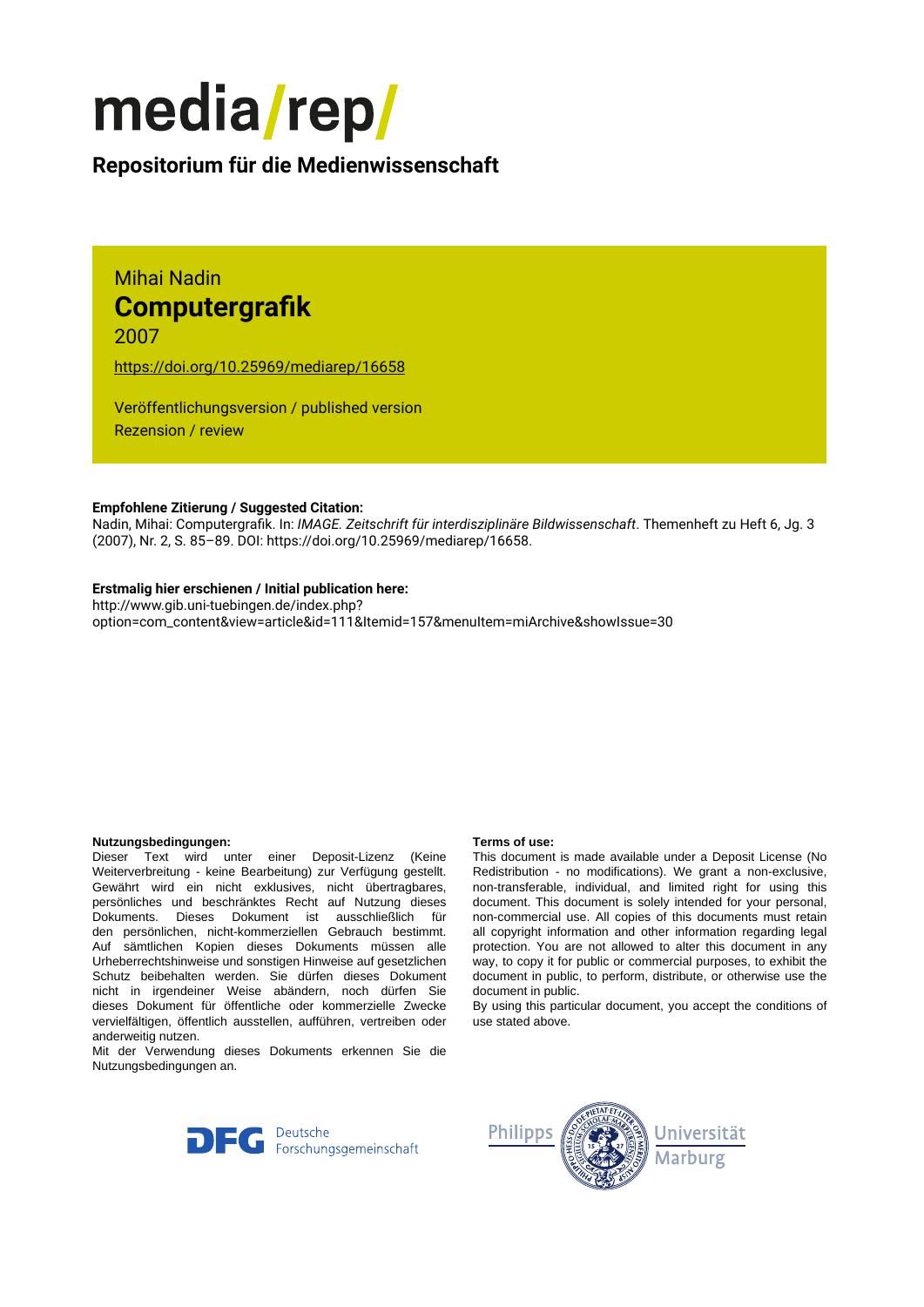# Mihai Nadin rezensiert

# **Computergrafik**

## **Christoph Klütsch: Computergrafik. Ästhetische Experimente zwischen zwei Kulturen. Die Anfänge der Computerkunst in den 1960er Jahren.Springer. WienNewYork, 2007**

The subject is best defined in the double subtitle: »Aesthetic experiments between two cultures« and »The beginnings of computer art in the 1960s.« Indeed, Christoph Klütsch, who wrote this book as his doctoral thesis, delivers a good overview of the »baby steps« of what today is called in a rather undifferentiated manner—computer art. He cannot avoid the silly theme of who was first, but he is quite correct in referring to A. Michael Noll (his work at Bell Labs in August 1962), as well as to Georg Nees' first show at the Studien Gallerie (Stuttgart, February 5-19, 1965). In general, Klütsch is rather precise. He researched the subject meticulously and manages to avoid the big ego conflicts that overshadow the modest history of the beginnings. Appropriately, he points out that quite a number of timelines document the beginnings, none free of a certain amusing bias, and none willing to integrate experiences outside the culture within which they were elaborated. East Europe, for example, remains an ignored Terra Incognita!

The first subtitle is most telling for this book. It suggests a context of interpretation that the more informed reader can easily identify: C.P. Snow's classic text, first delivered as a Rede Lecture. Klütsch is definitely correct in making reference to the tradition of these lectures, which is centuries old. I am not surprised that the Two Cultures play such an important role in Klütsch's book. After all, his doctoral advisor is none other than Frieder Nake, who repeatedly argued in favor of a broader intellectual understanding of inquiry into computer-supported art. It is very relevant that this book is not just a collection of data regarding the beginnings, but rather an ambitious attempt to place those beginnings in an intellectual context. C.P. Snow's call for a bridge between the sciences and the humanities resulted not only in the 20 honorary titles bestowed on him after his lecture, but also in prompting many to overcome the ever deeper rupture between the breadth of the humanistic view and the depth of scientific specializations. Klütsch is thorough in documen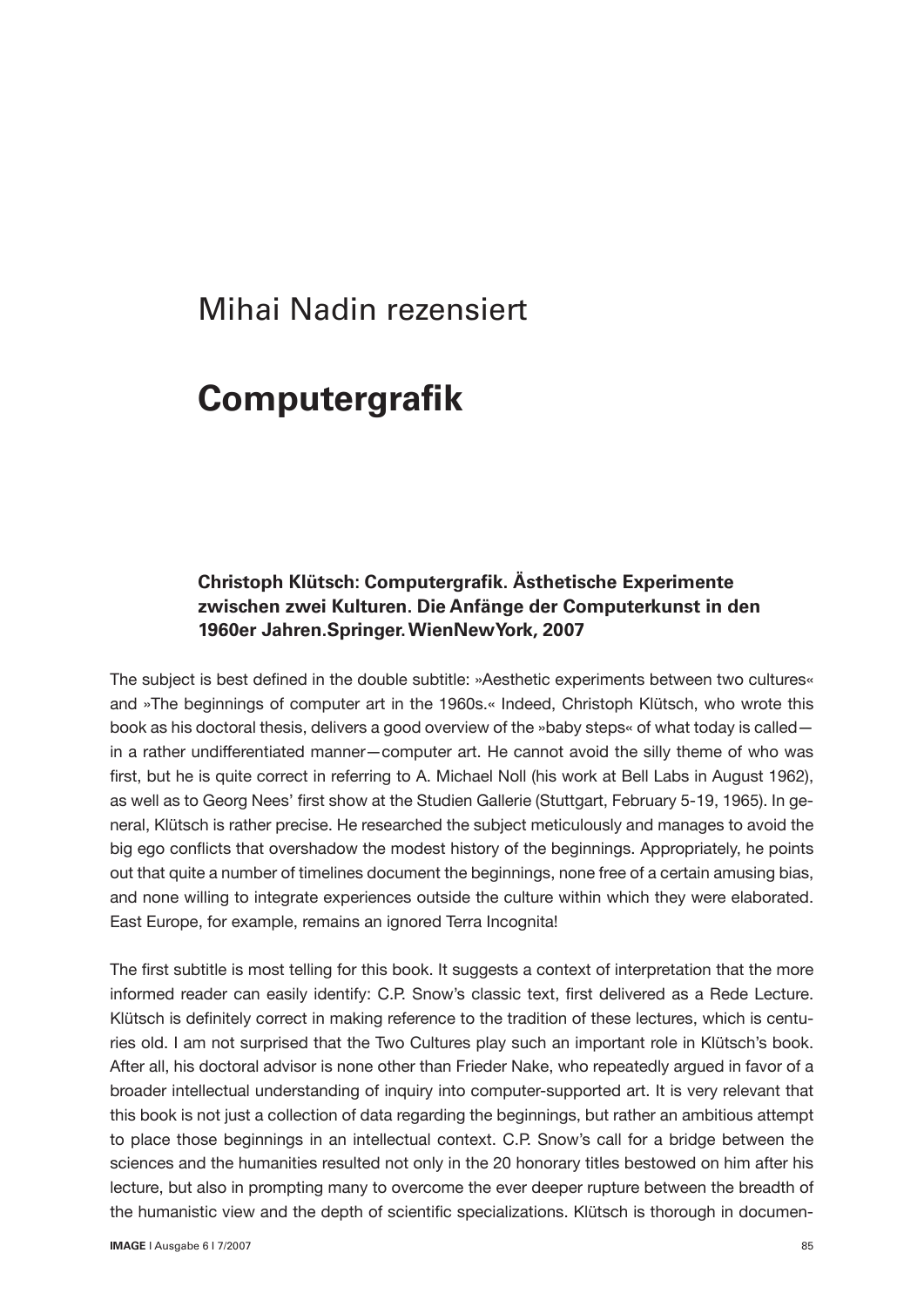ting how young scientists—mathematicians, physicists, electronic engineers—discovered artistic possibilities in the new machines. It goes to his credit that he does not ignore the fact that some of the pioneers came from the opposite pole, i.e., from the »other culture.« I refer here to Manfred Mohr, Harold Cohen, and Vera Molnar, to name only three.

I was happy to read accurate considerations of the story parallel to that of computer graphics, that is, the theoretic foundation and the many questions addressed in those years of experimentation. It is not only information theory (Shannon), not only cybernetics (Wiener), and not only mathematics (Birkhoff), but also syntax theory (Chomsky), experimental aesthetics (Berlyne), and statistical style analysis (Fuchs, whose name is the subject of an embarrassing spelling error in the book unfortunately there are quite a number of other such errors) that Klütsch aptly introduces in defining the broad intellectual context. Sure, semiotics also enters the picture, but unfortunately more in reference to Max Bense's understanding of C.S. Peirce, which at that time was incomplete, at best. Bense was an enthusiast, but not necessarily a meticulous scholar. Many times he took important ideas and wrote his own »stories« around them. I Peirce's case this was not difficult.

The most important component—aesthetics—is well documented. Abraham Moles is correctly introduced as yet another visionary theoretician. As we know, Moles argued in favor of a synthesis. Even if at times he was rather naive in believing that, through information theory, those less inclined to science would be able to join »the company of gravitational theory, atomic theory, electromagnetic theory, general relativity, etc.,« Moles was able to make the distinction between information and meaning. He defined information as novelty, and this definition goes well beyond the foundation in the Second Law of Thermodynamics. Moles focused on communication, and was acutely aware of the role of perception. His research includes the understanding of the perception of music; and he was able to anchor his work in the empirical, conducting experiments that remain a very convincing reference for those who work in the aesthetics of the new media.

The mercurial Max Bense played a fascinating role in stimulating his brilliant students to explore questions of aesthetics from a new perspective. Bense receives a more generous presentation in this book than does Moles. In all fairness, he deserves it. After all, he coined the notion of generative aesthetics, and he was able to attract around him people like Georg Nees, Frieder Nake, Helmar Franke, and Rul Gunzenhäuser, among others. Klütsch correctly frames Bense's contributions in a broader perspective (Wölflinn, Panofsky, Kandinsky), and this contributes, in my view, to a better understanding of his assertions. Bense, whom I experienced as unpredictable, was a catalyst. It is a shame that his work remains known mainly in the German-speaking culture; just as it is really a shame that the Stuttgart beginnings, independent of the simultaneous beginnings in the USA, have not yet been duly acknowledged, not to say subjected to scholarly debate. I very much respect the fact that Klütsch provides solid arguments for a better understanding of what defines the Stuttgart beginnings. In one of Vera Molnar's well-known texts (Transformations, 1976), she quotes J.J. Winckelmann: »Der Pinsel, den der Kunstler führt, soll im Verstand getunkt sein,› (The paintbursh that the artist wields should be dipped in knowledge). Winckelmann's call, obviously preceding the many debates on the nature of art in a time of scientific and technological innovation, is the long and short of Bense's contribution. He was excellent in stirring things up; he himself was passionate in affirming the role of knowledge. As I write these lines, I cannot help but let my memories of various interactions with Bense act as a filter. Indeed, Bense would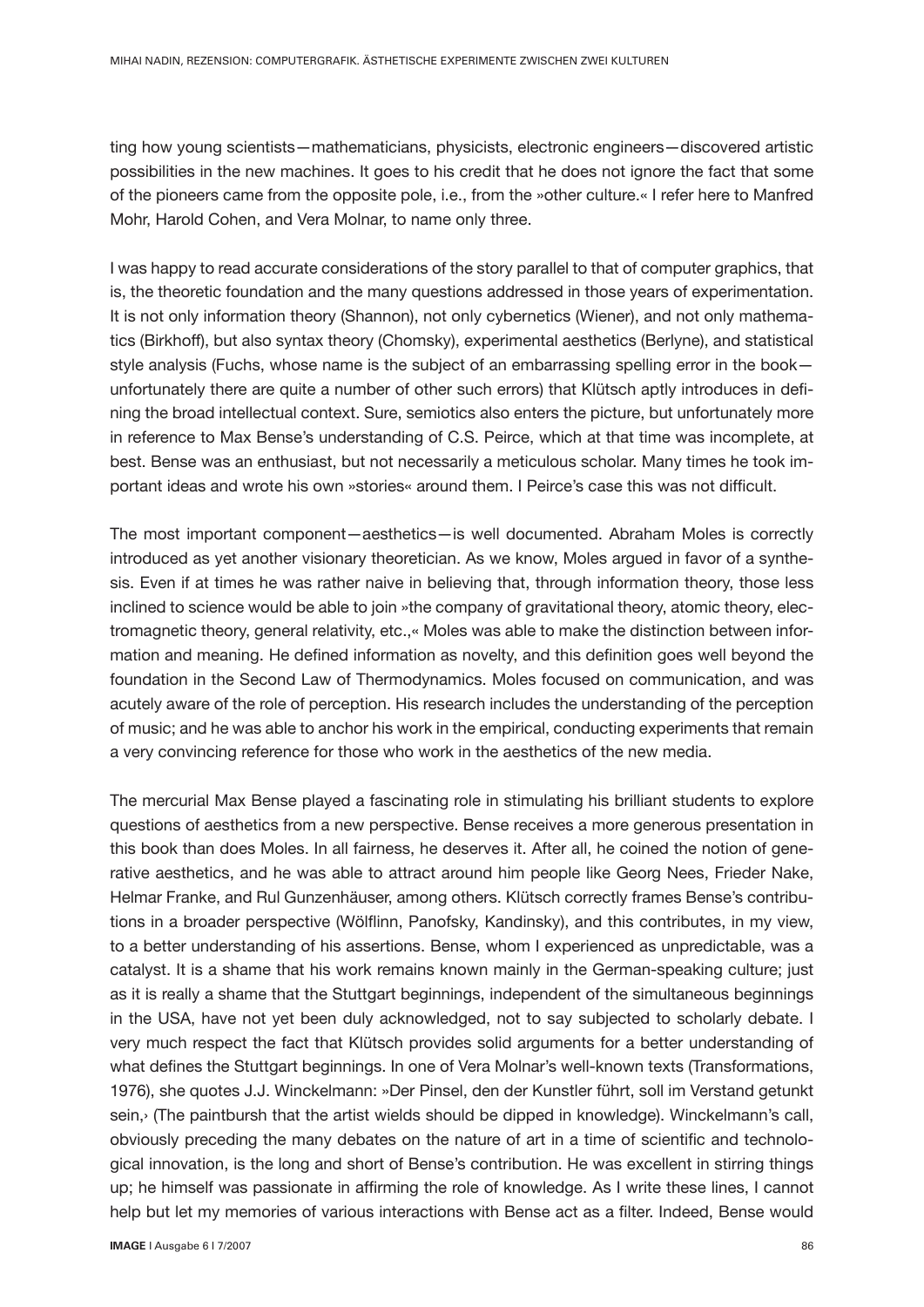argue in favor of rationality, although he himself was quite often an example of the opposite. He disseminated, with passion, a great amount of information. Some of this information derived from his interest in philosophy, and some from his extensive, although at times superficial, readings of science, in particular mathematics. Some information came from his love of literature, and quite a bit from the trivia of societal life. When he wrote about the programming of the beautiful, he had the literary beautiful in mind, while his students, as the book documents, were inclined towards images. The four possibilities for an analytic aesthetics that he spelled out—the semiotic, which produces classifications; the metric; the statistical; the typological—were supposed to offer objective descriptions. His inspired distinction between a measure of order on a macro level and a measure of complexity on a micro level was supposed to inform programs and programming. Interestingly enough, randomness is not a concept that found a distinct place in Bense's theory, but his students got ahead of their master and adopted it nevertheless.

I like the detailed analysis that Klütsch gives to the work of Georg Nees under the heading »Wege zu einer exakten Ästhetik« (Paths to an exact aesthetics). Nees obtained his Ph.D. with his thesis Generative Computergraphik (1969). As happens in all beginnings, Nees would base his research on the syntactic level. One weak section, in my opinion, is dedicated to Noll. And I'm not sure that the discussion of the computer as a medium does justice to the subject, or to Noll for that matter. Noll needs to be understood in a broader context, and so does the famous Bell Labs—a place where so many »hot« ideas emerged at a time when it was easier to write scientific papers on the Gaussian-Quadratic than essays on new aesthetic expression. The shows (in particular, at the Howard Wise Gallery in New York) made the issue of the two cultures—»I think the two cultures are the same,« Noll wrote—so much more tangible than the academic papers of the time. Noll refused the »gibberish« of the intellectual discourse and eventually learned from art (in particular, Mondrian's) how to make selections. But he remained an engineer—a visionary engineer.

Two more important artists are discussed—one is Klütsch's advisor, Frieder Nake the tiresome visionary, the other is Manfred Mohr—under the very inspired section title, »The programming of one's own style (1969-1972).« (By the way, Harold Cohen's work would perfectly fit under the same heading.) I would argue that the two sections devoted to them deserve to be published separately, as introductions to the respective works of these two artists. Klütsch provides important details pertinent to each individual, as well as to the impact their work has on computer graphics in general. If the book consisted of only these two chapters, it would still deserve the full attention of all those trying to understand the beginnings. I myself wrote about Manfred Mohr, as well as about Frieder Nake, therefore I will not repeat here the details that Klütsch so successfully makes available. Let me mention only one detail: The dialectic view advanced by a Marxist (durch und durch) such as Nake caused quite a bit of discussion. Gary William Smith (followed by others, such as John. G. Seal) could not miss the occasion to attack this position, which in reality he never really understood.

In reviewing a book like this one, I am confronted not only with a wealth of information, but also with my own experience of the same events. I vividly recall my discussion with Klütsch during my visiting appointment in the Computer Science Department at the University of Bremen, as I remember my contacts with the majority of those whose works or thoughts are captured in the book. Having tried, myself—in the late 1960s—to produce images on a computer (in Romania,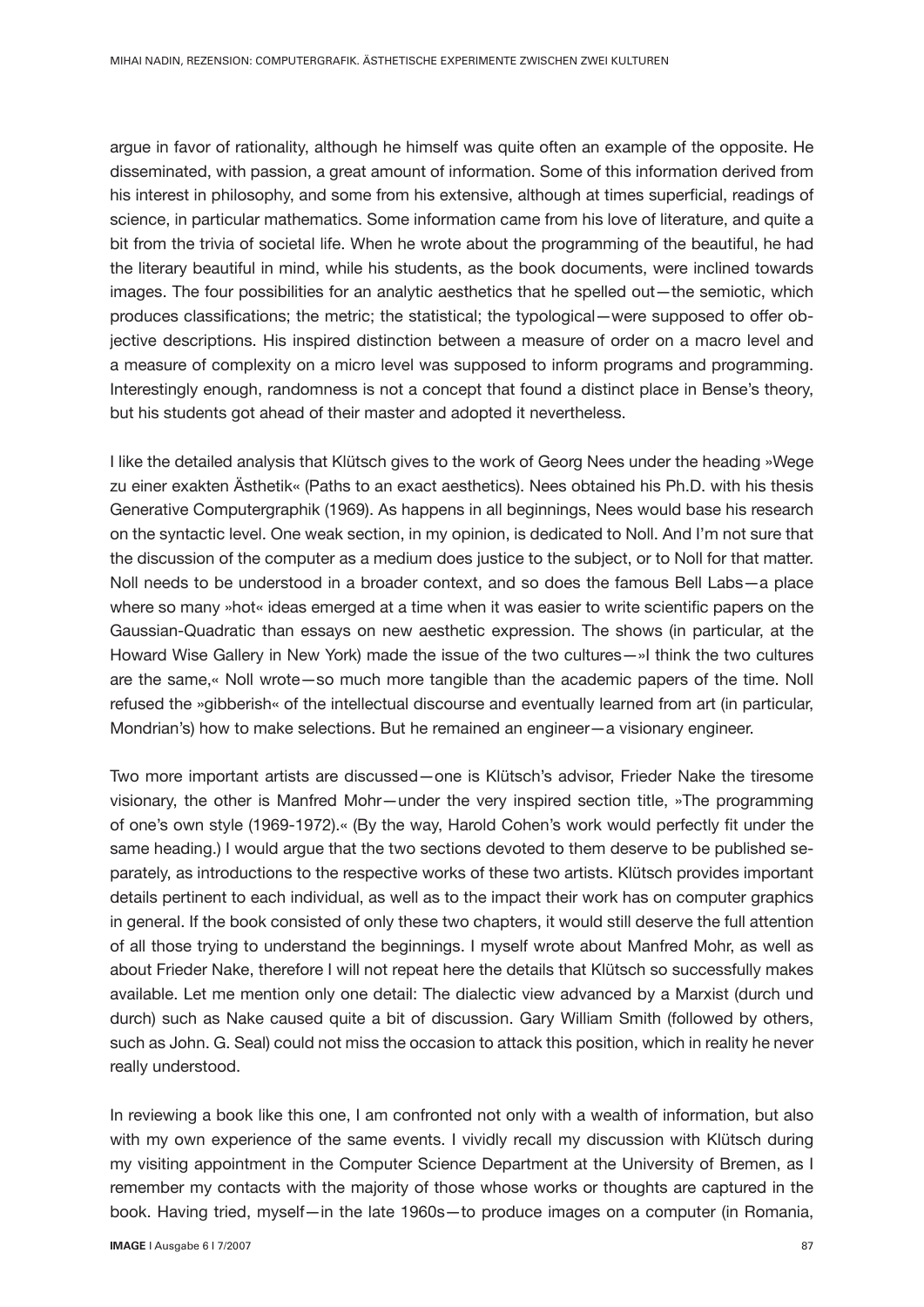where there were not many of them), I have the advantage of realizing how difficult the task was in those years. But I'm also biased. By no means would I express less than deepest respect for those who took up the challenge. I own some of the works mentioned or reproduced in the book; I own some of the catalogs of the very first shows. Lucky me, I've lived long enough to see how what at the beginning looked rudimentary at best, today has become part of the artistic conscience—but also of the art business. (Nake warned like nobody else about this development.) There is so much mediocrity generated with computers that at times I wonder what would have happened if no one, but the famous monkeys, had ever tried. But there is also undiminished interest in experimenting. In view of this fervor, I wish the beginnings had been more daring and the questions asked more probing. For me, the major challenge was and remains in the conceptual realm. So far the weakest in this new field of inquiry.

The computer is yet another embodiment of a deterministic view of the world. In this respect, if a work is the expression of an algorithm, it will only reproduce the rules encapsulated in the algorithm. Many years ago, I upset the rapidly growing community of computer artists (as they called themselves) by stating, »If you've seen one computer-generated image, you've seen them all,« (cf. The Aesthetics of Computer Graphics, panel discussion at Annual SIGGRAPH Conference, San Francisco, July 22-26, 1985). This was an exaggeration (probably in the Bense tradition), but not unjustified. Although computer graphics today is so much richer in possibilities, the final image is as artificial as the majority of images generated when computers had limited possibilities (the 8 and 16-bit machines, the slow processors, limited bandwidth). On the other hand, I see the hybrid human being-computer as a medium of interaction transcending determinism. Nake wanted to replace intuition with randomness. Today he is passionate about interaction. In our days, we are able to integrate intuition and randomness, and this results in a fundamentally different situation. In my own attempts to generate images and sounds, my focus was on a theoretic question: Can machines be used for creative purposes? The »classics« of computer art (I still refuse this expression that does not do justice to either art nor to computers) automatically accepted that their creativity will expand into the creativity of the tools they were attracted to.

I would have enjoyed reading in this book the particular questions articulated by the artists described in it. Nake's questions, Mohr's questions—which I know in detail—remain of extreme relevance to aesthetics. It was in the spirit of keeping these questions alive that I suggested an exhibit of Nake's work to the daring director of the Kunsthalle in Bremen, the mercurial Prof. Dr. Wulf Herzogenrath. I would have been happy if, parallel to the show (9 November 2004-16 January 2005), the MIT Press had brought out an English edition of Nake's Ästhetik als Informationsverarbeitung. Grundlagen und Anwendungen der Informatik im Bereich ästhetischer Produktion und Kritik (Springer: WienNewYork, 1974). It is a fundamental book, impossible to ignore if we want to understand the beginnings and even the current stage in the use of computers by artists. But in respect to this second proposal, I have remained so far unsuccessful. In closing, I would like to express my hope that someone will write a book on the art of those somewhat romantic beginnings, and try to make the connection between the art of that moment (it was the time of Escher, Warhol, Op-Art, Liechtenstein, etc.) and the attempt to tame the machine for aesthetic purposes. Music will have to figure high in those considerations, since musicians were well ahead of all artists in experimenting with machines. Based on how Klütsch wrote this book, he would qualify as a very suitable author.